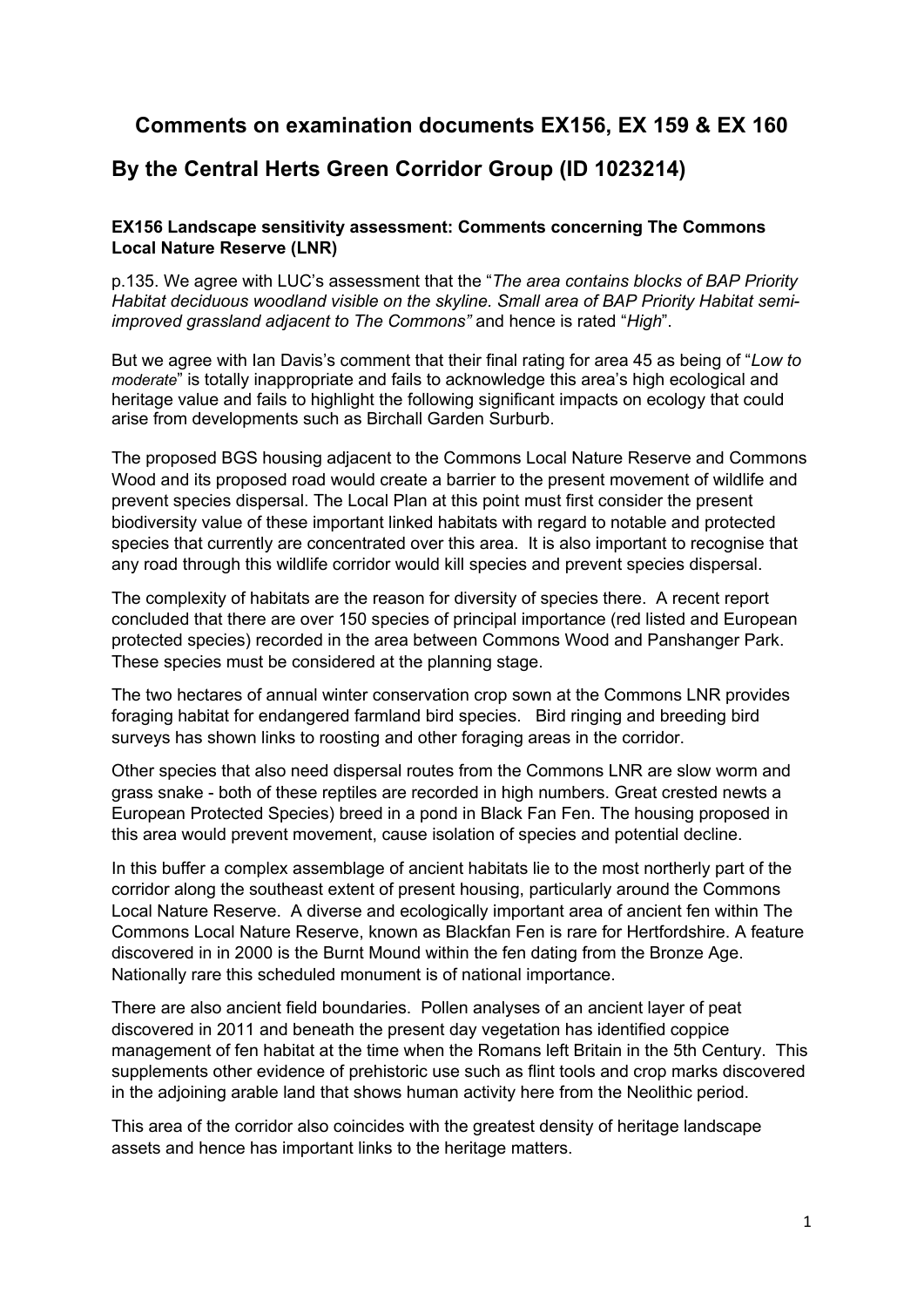## **Green Gap Assessment Final Draft Report August 2019 (EX160)**

This report by LUC rightly concluded on p.118 that there is a physical gap (between Hatfield and WGC) that contains a notable landscape feature (the Lea Valley) and is vulnerable to being closed, so that it would be appropriate to identify a 'gap policy area' in this location.

But they fail to make similarly such an assessment for the gap between WGC and Hertford for which the case is equally strong. We object to their simplistic summary statement (p.122) that "a Green Gap designation would not add much value in this instance. Development in the next Local Plan period is more likely to affect landscape character, ecology/ habitat network value, and setting of cultural heritage features than settlement separation."

We consider that these significant potential adverse impacts on landscape character, ecology/ habitat network value (as highlighted above), and setting of cultural heritage features mean that this area should essentially be taken forward as a gap policy area.

Similarly we do not agree with the landscape sensitivity for Area 45a (Welwyn Fringes between Welwyn Garden City and Hatfield). In light of the key views and openness of the landscape we would suggest that the sensitivity should be considered to be the same as Area 65 (eastern part), which is assessed as moderate-high in the report.

The views across the interfluve (between the rivers Mimram and Lea) were designed to enhance neighbouring estates from the  $17<sup>th</sup>$  century onwards. Today many of these remain, such as from Panshanger across the area of the proposed Birchall Garden Suburb to Hatfield House, Brookmans Park, Digswell House; illustrating the historical importance of the area. Further views between the Essendon ridge and the interfluve make a significant contribution to the openness of the landscape of this area, as well as enhancing the setting of Hatfield parklands and the historic properties at Essendon (including the important cluster of interlinked parks) along the Essendon ridge (see Sarah Spooner; 2009 *A prospect two field's distance: rural landscapes and urban mentality in the 18th*).

These views and some heritage assets affected by the proposed Birchall Garden Suburb development are highlighted in Figure 1 with more related views in Figure 2 below.

The hydes assarted from Hatfield Wood at Holwell, Ludwick and Hatfield, provided clusters of built interest in an otherwise agricultural landscape (including woods which were managed commercially – coppicing, pollarding, pannage etc). Traces of Holwell Hyde indicate a DMV Deserted Medieval Village), with windmill, road pattern, substantial boundary banks and ditches with boundary trees.Traces of much earlier human activity are found in the Neolithic finds and the Burnt Mound and Fen.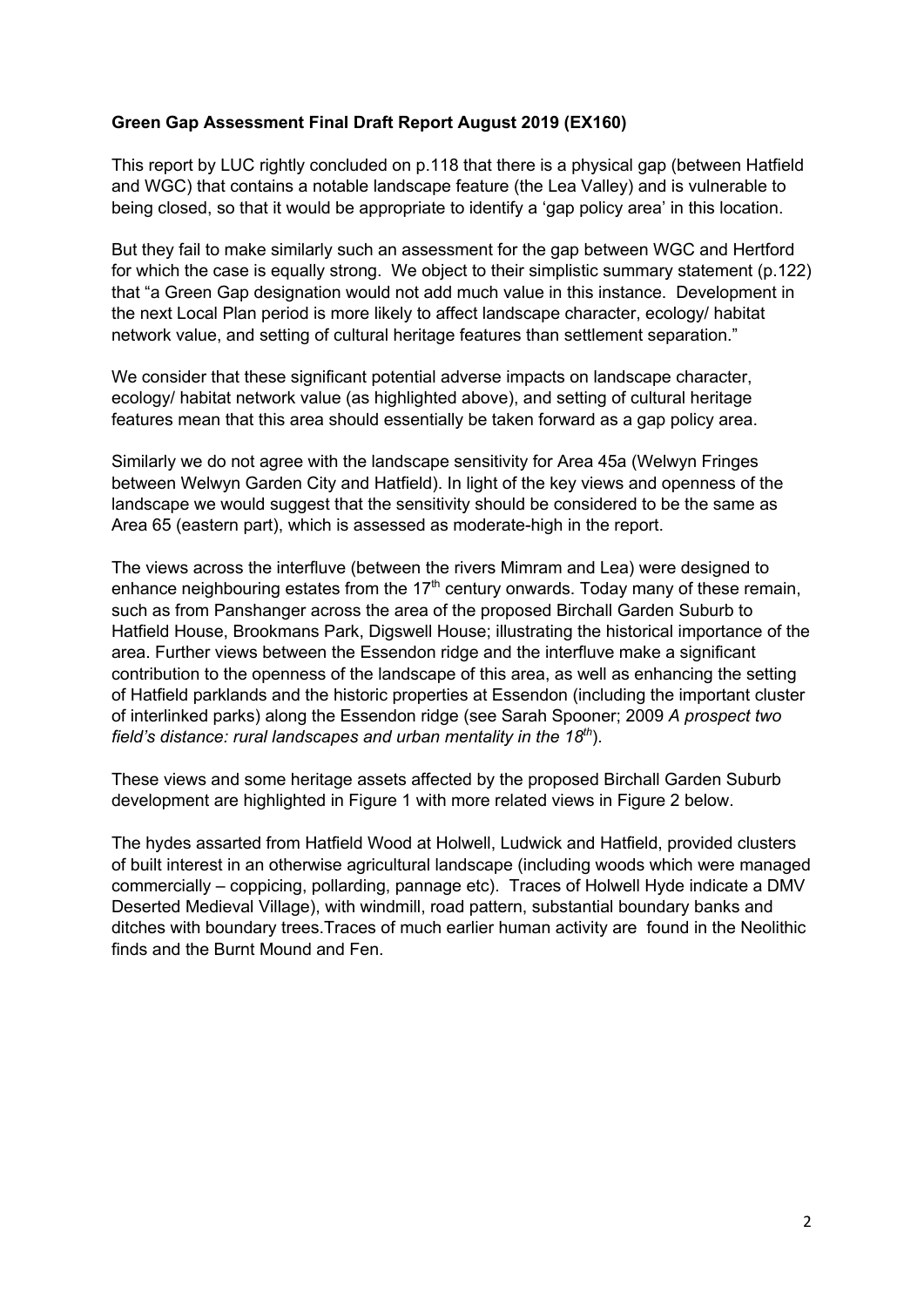

### Figure 1: Heritage Assets and views potentially affected

**Figure2: Indicative heritage views across the valleys and interfluve**

The 20<sup>th</sup> century Welwyn Garden City successfully provided the best of country and city. Key tenets were surrounding the city by an agricultural belt with zoning, as well as ease of travel within the town for work, home, leisure, commerce etc. Part of this were green fingers to allow easy access to the countryside. Concerning the Green Belt along the A414, the Salisbury Line which stated "*land on either side of this boundary, to a depth of 800ft shall remain as undeveloped land, to be used only for agriculture, games, sports or recreations"<sup>1</sup> .*  This remains a key separator between Hatfield and WGC. Garden Suburbs such as BGS do not align to these principles. They are out of keeping with the radial design of garden cities.

<sup>&</sup>lt;sup>1</sup> Gascoyne Cecil Estates Note on Salisbury line in the Local Plan Examination documents.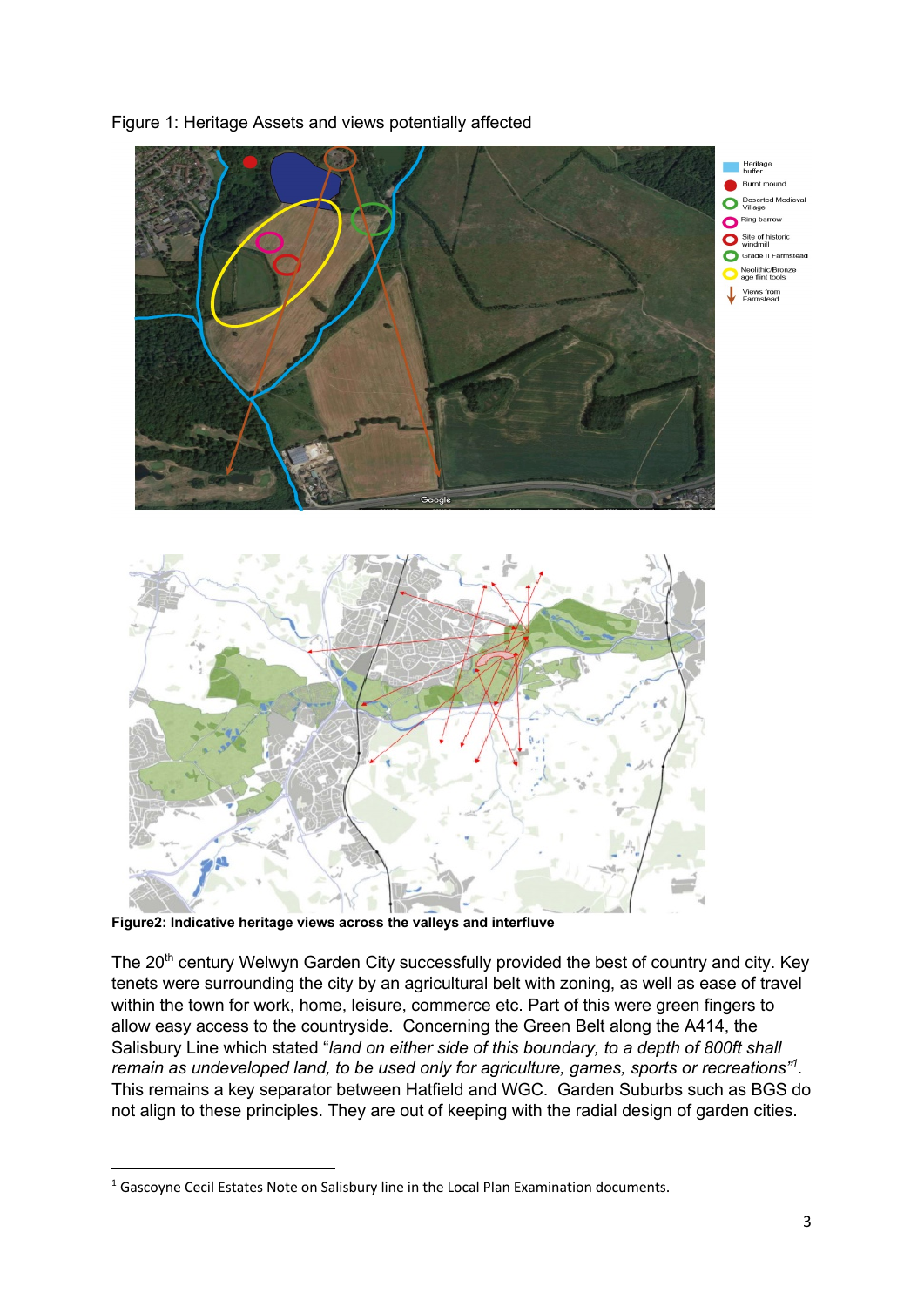# **EX159 WHBC response to Royal Haskoning report EX105**

We strongly support the submissions by the Welwyn Garden City Society, Ian Davis and GCE concerning the inadequacy of WHBC's response to the Royal Haskoning report (EX 159). *These submissions highlight a number of outstanding doubts and questions concerning contamination from this site.* 

Indeed there are links between these contamination concerns and the CHGCG's concerns especially about ecology and hydrology which we set out briefly here.

**The former landfill site contains important naturalised grassland** which are valuable areas of habitat in its own right. Most of the former landfill area has been un-grazed since the late 1980's, except for the areas close to the south east corner that has had free roaming ponies over a large area. This has created a patchwork of varying sward with small areas of scrub starting to establish on the east side that slopes to the filter beds.

This mosaic of grassland and early scrub provide important breeding habitat for skylark, meadow pipit, grey partridge and other ground nesting birds that rely heavily upon invertebrate prey upon which they rear their young. The area is also important for breeding farmland birds, linnet and yellowhammer which is confirmed by breeding bird data gathered and recorded on the Herts Bird Club database over several decades.

Significantly the grassland supports very large populations of small mammals, field voles and shrews along with reptile and amphibian species which provide prey to support 10 species of foraging raptors. No raptors actually breed on the landfill area since there are no mature trees. But ringing data from the British Trust for Ornithology close to the sites boundaries show that barn owls have bred successfully on the Commons LNR arable area for the past 3 years. They predominantly hunt over the landfill grassland.

Medium size mammals such as brown hare, polecat are recorded on the area as are 10 species of bats near the fishing lake area in the northeast corner. Grassland creation is a priority habitat for protection and enhancement in Hertfordshire.

This naturalised grassland of the landfill area is in fact an excellent example of rewilding by nature that has developed these rich ecosystem assets that yield these important services and benefits at little or zero opportunity costs since alternative productive uses are not feasible on this land. There is clear evidence on many areas of the site but particularly on the top that hedgerows are in poor state and die and trees have never established due to the significant contamination at this former landfill site – see photo of this site below.

It would therefore be totally inappropriate to replace this grassland by woodland or an open recreation area -as well as not feasible on this former landfill site and out of line with Guidance concerning former landfill sites and would adversely affect biodiversity.